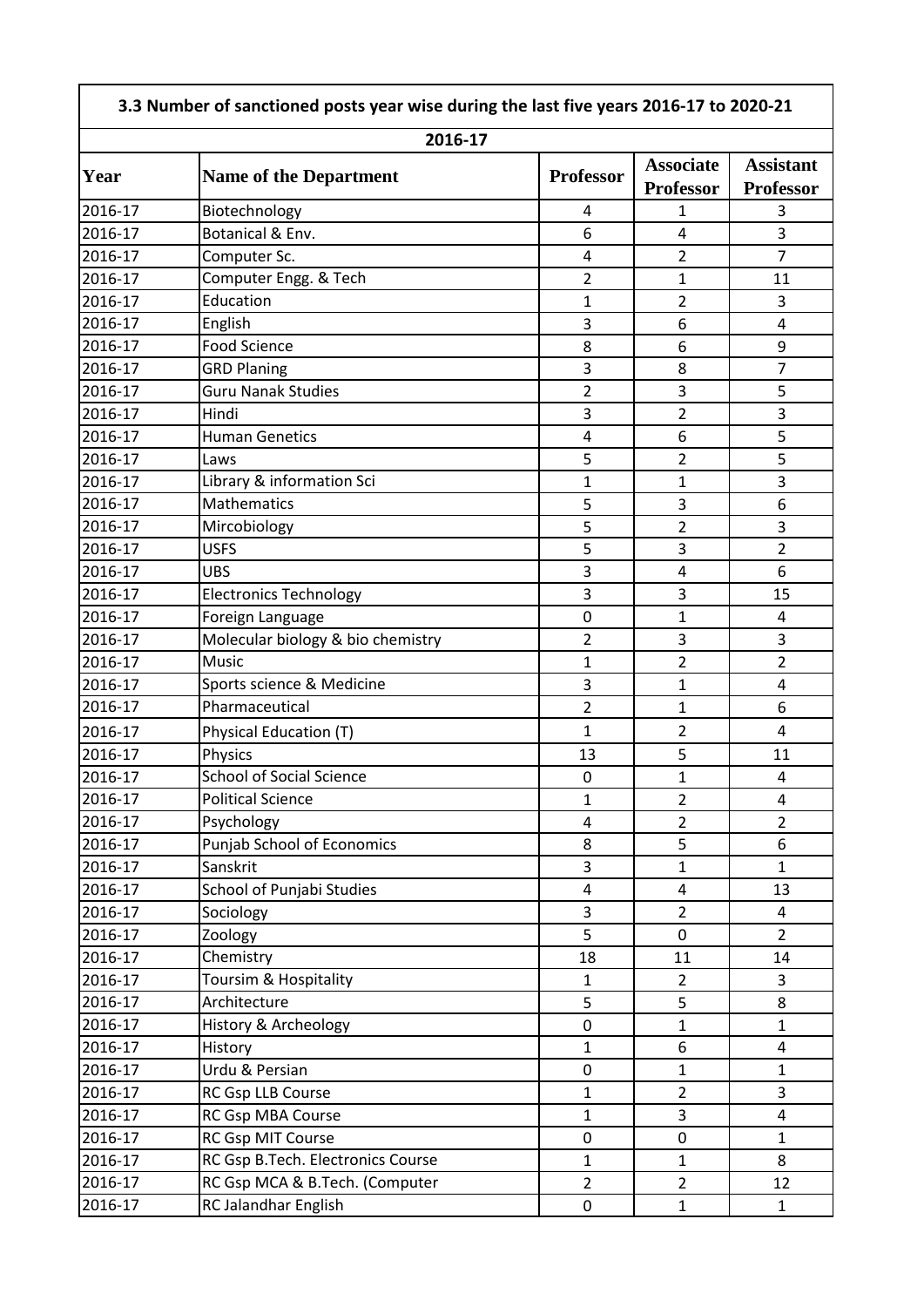| 2016-17 | RC Jalandhar Punjabi                                                                   | $\overline{2}$   | $\mathbf{1}$     | 3                |
|---------|----------------------------------------------------------------------------------------|------------------|------------------|------------------|
| 2016-17 | RC Jalandhar Journalism & Mass                                                         | 1                | $\mathbf{1}$     | 4                |
| 2016-17 | RC Jalandhar Computer Science & Engineering                                            | 1                | $\mathbf{1}$     | 11               |
| 2016-17 | RC Jalandhar Electronics Communication &                                               | $\overline{2}$   | 0                | 12               |
| 2016-17 | RC Jalandhar Laws                                                                      | 1                | 3                | 12               |
|         | <b>TOTAL</b>                                                                           | 154              | 132              | 272              |
|         |                                                                                        | 558              |                  |                  |
|         | 3.3 Number of sanctioned posts year wise during the last five years 2016-17 to 2020-21 |                  |                  |                  |
|         | 2017-18                                                                                |                  |                  |                  |
| Year    | <b>Name of the Department</b>                                                          | <b>Professor</b> | <b>Associate</b> | <b>Assistant</b> |
| 2017-18 | Biotechnology                                                                          | 4                | 1                | 3                |
| 2017-18 | Botanical & Env.                                                                       | 6                | 4                | 3                |
| 2017-18 | Computer Sc.                                                                           | 4                | $\overline{2}$   | $\overline{7}$   |
| 2017-18 | Computer Engg. & Tech                                                                  | $\overline{2}$   | $\mathbf{1}$     | 11               |
| 2017-18 | Education                                                                              | $\mathbf{1}$     | $\overline{2}$   | 3                |
| 2017-18 | English                                                                                | 3                | 6                | 4                |
| 2017-18 | <b>Food Science</b>                                                                    | 8                | 6                | 9                |
| 2017-18 | <b>GRD Planing</b>                                                                     | $\overline{2}$   | 9                | $\overline{7}$   |
| 2017-18 | <b>Guru Nanak Studies</b>                                                              | 1                | 3                | 6                |
| 2017-18 | Hindi                                                                                  | 3                | $\mathbf{1}$     | 4                |
| 2017-18 | <b>Human Genetics</b>                                                                  | 4                | 6                | 5                |
| 2017-18 | Laws                                                                                   | 5                | $\mathbf{1}$     | 6                |
| 2017-18 | Library & information Sci                                                              | $\mathbf 0$      | $\mathbf{1}$     | $\overline{4}$   |
| 2017-18 | Mathematics                                                                            | 5                | 3                | 6                |
| 2017-18 | Mircobiology                                                                           | 3                | 4                | 3                |
| 2017-18 | <b>USFS</b>                                                                            | 4                | 4                | $\overline{2}$   |
| 2017-18 | <b>UBS</b>                                                                             | 3                | 4                | 6                |
| 2017-18 | <b>Electronics Technology</b>                                                          | 3                | 3                | 15               |
| 2017-18 | Foreign Language                                                                       | 0                | $\mathbf{1}$     | 4                |
| 2017-18 | UIT                                                                                    | 4                | 8                | 12               |
| 2017-18 | Molecular biology & bio chemistry                                                      | $\overline{2}$   | $\overline{2}$   | 4                |
| 2017-18 | Music                                                                                  | 1                | $\overline{2}$   | $\overline{2}$   |
| 2017-18 | Sports science & Medicine                                                              | 3                | 0                | 5                |
| 2017-18 | Pharmaceutical                                                                         | $\overline{2}$   | $\mathbf{1}$     | 6                |
| 2017-18 | Physical Education (T)                                                                 | $\overline{2}$   | $\mathbf{1}$     | $\overline{4}$   |
| 2017-18 | Physics                                                                                | 12               | 5                | 12               |
| 2017-18 | <b>School of Social Science</b>                                                        | 0                | $\mathbf{1}$     | 4                |
| 2017-18 | <b>Political Science</b>                                                               | 1                | $\mathbf{1}$     | 5                |
| 2017-18 | Psychology                                                                             | $\overline{4}$   | $\overline{2}$   | $\overline{2}$   |
| 2017-18 | Punjab School of Economics                                                             | $\overline{7}$   | 5                | 5                |
| 2017-18 | Sanskrit                                                                               | 3                | $\mathbf{1}$     | $\mathbf{1}$     |
| 2017-18 | School of Punjabi Studies                                                              | $\overline{2}$   | 6                | 13               |
| 2017-18 | Sociology                                                                              | 1                | 3                | 4                |
| 2017-18 | Zoology                                                                                | 5                | 0                | $\overline{2}$   |
| 2017-18 | Chemistry                                                                              | 18               | 11               | 14               |
| 2017-18 | Toursim & Hospitality                                                                  | $\mathbf{1}$     | $\overline{2}$   | 3                |
| 2017-18 | Architecture                                                                           | 5                | 4                | 9                |
| 2017-18 | History & Archeology                                                                   | $\mathbf 0$      | $\mathbf{1}$     | $\mathbf{1}$     |
| 2017-18 | History                                                                                | 3                | 4                | 4                |
| 2017-18 | Urdu & Persian                                                                         | $\mathbf{1}$     | 0                | $\mathbf{1}$     |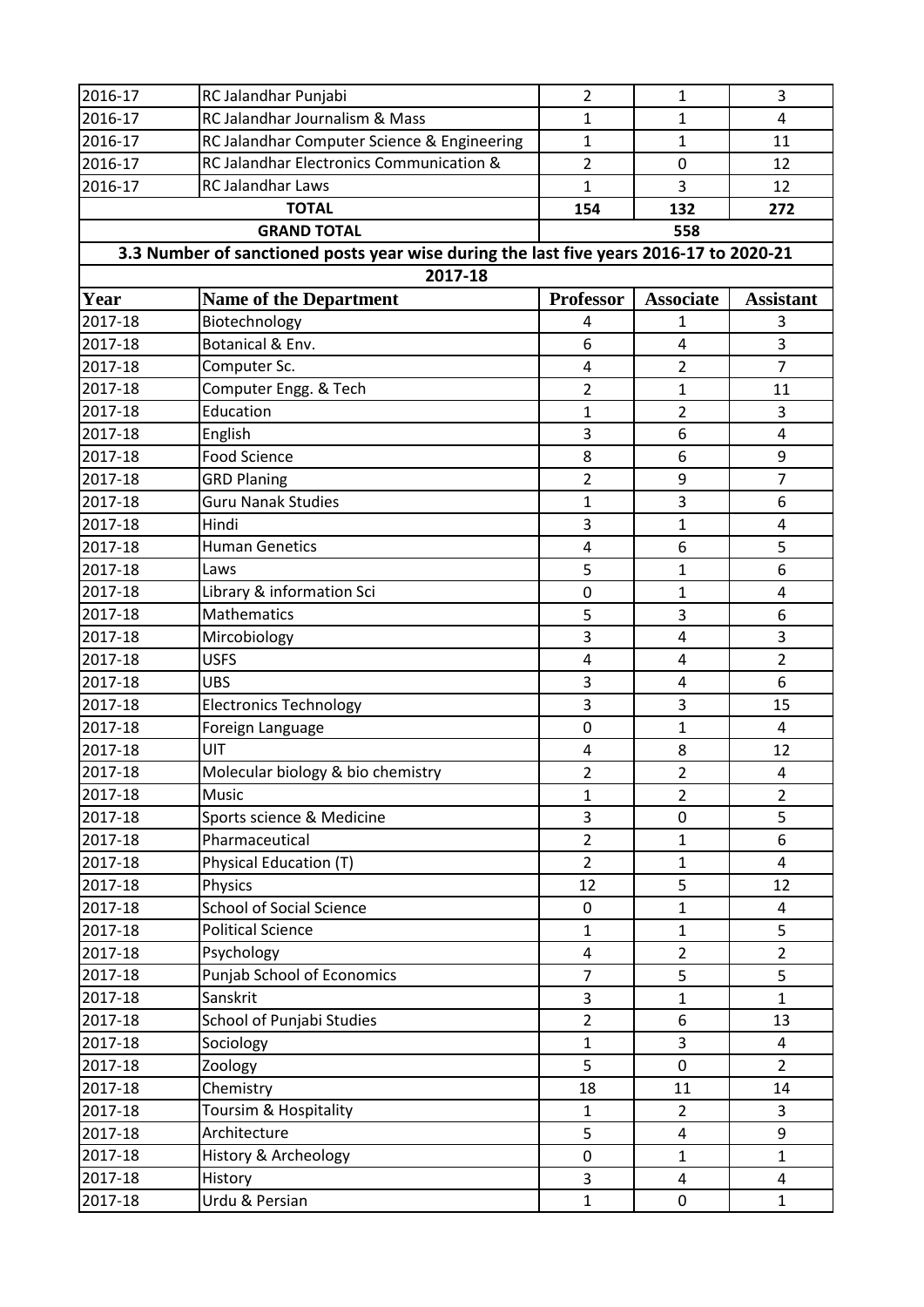| 2017-18 | RC Gsp LLB Course                                                                      | $\mathbf{1}$     | $\overline{2}$   | 3                |
|---------|----------------------------------------------------------------------------------------|------------------|------------------|------------------|
| 2017-18 | RC Gsp MBA Course                                                                      | 1                | 3                | 4                |
| 2017-18 | <b>RC Gsp MIT Course</b>                                                               | 0                | 0                | $\mathbf{1}$     |
| 2017-18 | RC Gsp B.Tech. Electronics Course                                                      | $\mathbf{1}$     | $\mathbf{1}$     | 8                |
| 2017-18 | RC Gsp MCA & B.Tech. (Computer                                                         | $\overline{2}$   | $\overline{2}$   | 12               |
| 2017-18 | RC Jalandhar English                                                                   | 0                | $\mathbf{1}$     | $\mathbf{1}$     |
| 2017-18 | RC Jalandhar Punjabi                                                                   | $\overline{2}$   | $\mathbf{1}$     | 3                |
| 2017-18 | <b>RC Jalandhar Journalism &amp; Mass</b>                                              | $\mathbf{1}$     | $\overline{2}$   | 3                |
| 2017-18 | RC Jalandhar Computer Science & Engineering                                            | $\mathbf{1}$     | $\mathbf{1}$     | 11               |
|         | RC Jalandhar Electronics Communication &                                               |                  |                  |                  |
| 2017-18 | Engineering (*)                                                                        | $\overline{2}$   | 0                | 12               |
| 2017-18 | RC Jalandhar Laws                                                                      | $\mathbf{1}$     | $\overline{2}$   | 13               |
|         | <b>TOTAL</b>                                                                           | 150              | 137              | 292              |
|         | <b>GRAND TOTAL</b>                                                                     |                  | 579              |                  |
|         | 3.3 Number of sanctioned posts year wise during the last five years 2016-17 to 2020-21 |                  |                  |                  |
|         | 2018-19                                                                                |                  |                  |                  |
| Year    | <b>Name of the Department</b>                                                          | <b>Professor</b> | <b>Associate</b> | <b>Assistant</b> |
| 2018-19 | Biotechnology                                                                          | 4                | 1                | 3                |
| 2018-19 | Botanical & Env.                                                                       | 6                | 4                | 3                |
| 2018-19 | Computer Sc.                                                                           | 3                | $\overline{2}$   | 8                |
| 2018-19 | Computer Engg. & Tech                                                                  | $\overline{2}$   | 1                | 11               |
| 2018-19 | Education                                                                              | $\mathbf{1}$     | $\overline{2}$   | 3                |
| 2018-19 | English                                                                                | $\overline{2}$   | 5                | 6                |
| 2018-19 | <b>Food Science</b>                                                                    | 8                | 6                | 9                |
| 2018-19 | <b>GRD Planing</b>                                                                     | $\overline{2}$   | 9                | $\overline{7}$   |
| 2018-19 | <b>Guru Nanak Studies</b>                                                              | $\mathbf{1}$     | 3                | 6                |
| 2018-19 | Hindi                                                                                  | 3                | $\mathbf{1}$     | 4                |
| 2018-19 | <b>Human Genetics</b>                                                                  | 4                | 6                | 5                |
| 2018-19 | Laws                                                                                   | $\overline{4}$   | $\overline{2}$   | 6                |
| 2018-19 | Library & information Sci                                                              | 0                | $\mathbf{1}$     | 4                |
| 2018-19 | Mathematics                                                                            | 5                | 3                | 6                |
| 2018-19 | Mircobiology                                                                           | 3                | 3                | 4                |
| 2018-19 | <b>USFS</b>                                                                            | 6                | $\overline{2}$   | $\overline{2}$   |
| 2018-19 | <b>UBS</b>                                                                             | 3                | 4                | 6                |
| 2018-19 | <b>Electronics Technology</b>                                                          | 3                | 3                | 15               |
| 2018-19 | Foreign Language                                                                       | 0                | $\mathbf{1}$     | 4                |
| 2018-19 | UIT                                                                                    | 4                | 8                | 12               |
| 2018-19 | Molecular biology & bio chemistry                                                      | $\overline{2}$   | $\overline{2}$   | 4                |
| 2018-19 | Music                                                                                  | $\mathbf{1}$     | $\overline{2}$   | $\overline{2}$   |
| 2018-19 | MYAS Gndu Sports Science & Medicine                                                    | $\overline{2}$   | 3                | 11               |
| 2018-19 | Pharmaceutical                                                                         | $\overline{2}$   | $\mathbf{1}$     | 6                |
| 2018-19 | Physical Education (T)                                                                 | $\overline{2}$   | $\mathbf{1}$     | 4                |
| 2018-19 | Physics                                                                                | 11               | 6                | 12               |
| 2018-19 | <b>School of Social Science</b>                                                        | 0                | $\mathbf{1}$     | 4                |
| 2018-19 | <b>Political Science</b>                                                               | $\mathbf{1}$     | $\mathbf{1}$     | 5                |
| 2018-19 | Psychology                                                                             | 4                | $\overline{2}$   | $\overline{2}$   |
| 2018-19 | Punjab School of Economics                                                             | 6                | 5                | 8                |
| 2018-19 | Sanskrit                                                                               | $\overline{2}$   | $\mathbf{1}$     | $\overline{2}$   |
| 2018-19 | School of Punjabi Studies                                                              | $\overline{2}$   | 6                | 13               |
| 2018-19 | Physiotherapy                                                                          | $\mathbf{1}$     | 0                | $\overline{2}$   |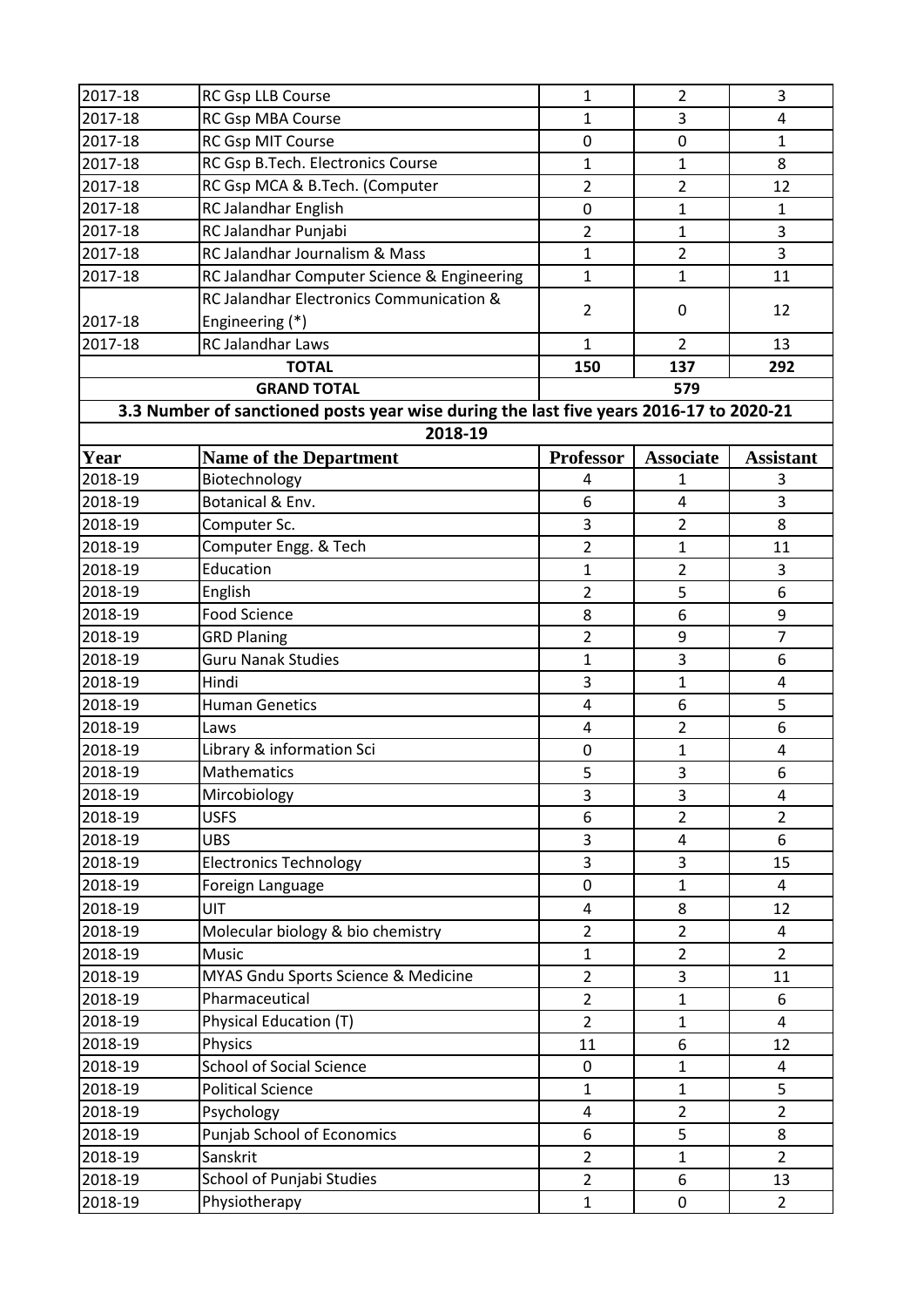| 2018-19            | Sociology                                                                              | 1                | 3                | 4                       |
|--------------------|----------------------------------------------------------------------------------------|------------------|------------------|-------------------------|
| 2018-19            | Zoology                                                                                | 5                | $\mathbf 0$      | $\overline{2}$          |
| 2018-19            | Chemistry                                                                              | 17               | 11               | 15                      |
| 2018-19            | Toursim & Hospitality                                                                  | $\mathbf{1}$     | $\overline{2}$   | 3                       |
| 2018-19            | Architecture                                                                           | 5                | 6                | $\overline{7}$          |
| 2018-19            | History & Archeology                                                                   | 0                | $\mathbf{1}$     | $\mathbf{1}$            |
| 2018-19            | History                                                                                | 3                | 4                | 4                       |
| 2018-19            | Urdu & Persian                                                                         | $\pmb{0}$        | $\pmb{0}$        | $\overline{2}$          |
| 2018-19            | RC Gsp LLB Course                                                                      | 1                | $\overline{2}$   | 3                       |
| 2018-19            | RC Gsp MBA Course                                                                      | $\mathbf{1}$     | 3                | $\overline{\mathbf{4}}$ |
| 2018-19            | RC Gsp MIT Course                                                                      | 0                | $\mathbf 0$      | $\mathbf{1}$            |
| 2018-19            | RC Gsp B.Tech. Electronics Course                                                      | $\mathbf{1}$     | 1                | 8                       |
| 2018-19            | RC Gsp MCA & B.Tech. (Computer                                                         | $\overline{2}$   | $\overline{2}$   | 12                      |
| 2018-19            | RC Jalandhar English                                                                   | 0                | $\mathbf{1}$     | $\mathbf{1}$            |
| 2018-19            | RC Jalandhar Punjabi                                                                   | 2                | $\mathbf{1}$     | 3                       |
| 2018-19            | <b>RC Jalandhar Journalism &amp; Mass</b>                                              | $\mathbf{1}$     | $\overline{2}$   | $\overline{3}$          |
| 2018-19            | RC Jalandhar Computer Science & Engineering                                            | $\mathbf{1}$     | $\mathbf{1}$     | 11                      |
| 2018-19            | RC Jalandhar Electronics Communication &                                               | $\overline{2}$   | $\mathbf 0$      | 12                      |
| 2018-19            | RC Jalandhar Laws                                                                      | 1                | $\overline{2}$   | 13                      |
|                    | <b>TOTAL</b>                                                                           | 144              | 140              | 308                     |
|                    | <b>GRAND TOTAL</b>                                                                     |                  | 592              |                         |
|                    | 3.3 Number of sanctioned posts year wise during the last five years 2016-17 to 2020-21 |                  |                  |                         |
|                    | 2019-20                                                                                |                  |                  |                         |
|                    |                                                                                        | <b>Professor</b> | <b>Associate</b> | <b>Assistant</b>        |
| Year               | <b>Name of the Department</b>                                                          |                  | <b>Professor</b> | <b>Professor</b>        |
|                    |                                                                                        |                  |                  |                         |
| 2019-20            | Agriculture                                                                            | $\mathbf{1}$     | 2                | 4                       |
| 2019-20            | Biotechnology                                                                          | 3                | $\overline{2}$   | 3                       |
| 2019-20            | Botanical & Env.                                                                       | $\overline{7}$   | 5                | 1                       |
| 2019-20            | Computer Sc.                                                                           | 3                | 4                | 6                       |
| 2019-20            | Computer Engg. & Tech                                                                  | 2                | $\mathbf{1}$     | 11                      |
| 2019-20            | Education                                                                              | $\mathbf{1}$     | $\overline{2}$   | 3                       |
| 2019-20            | English                                                                                | $\overline{2}$   | 5                | 6                       |
| 2019-20            | <b>Food Science</b>                                                                    | 8                | 6                | 9                       |
| 2019-20            | <b>GRD Planing</b>                                                                     | $\overline{2}$   | 9                | $\overline{7}$          |
| 2019-20            | <b>Guru Nanak Studies</b>                                                              | $\mathbf{1}$     | 3                | 6                       |
| 2019-20            | Hindi                                                                                  | 3                | $\mathbf{1}$     | 4                       |
| 2019-20            | <b>Human Genetics</b>                                                                  | 4                | 5                | 6                       |
| 2019-20            | Laws                                                                                   | $\overline{4}$   | $\overline{2}$   | 6                       |
| 2019-20            | Library & information Sci                                                              | $\mathbf 0$      | $\mathbf{1}$     | $\overline{\mathbf{4}}$ |
| 2019-20            | Mass Comm.                                                                             | $\mathbf{1}$     | $\mathbf{1}$     | $\overline{2}$          |
| 2019-20            | Mathematics                                                                            | 4                | 4                | 6                       |
| 2019-20            | Mircobiology                                                                           | 3                | 3                | 4                       |
| 2019-20            | <b>USFS</b>                                                                            | 6                | $\overline{2}$   | $\overline{2}$          |
| 2019-20            | <b>UBS</b>                                                                             | $\overline{2}$   | 3                | 8                       |
| 2019-20            | <b>Electronics Technology</b>                                                          | 3                | 4                | 14                      |
| 2019-20            | Foreign Language                                                                       | $\mathbf 0$      | $\mathbf{1}$     | $\overline{4}$          |
| 2019-20            | Molecular biology & bio chemistry                                                      | $\mathbf{1}$     | $\overline{2}$   | 5                       |
| 2019-20            | Music                                                                                  | $\mathbf{1}$     | $\overline{2}$   | $\overline{2}$          |
| 2019-20<br>2019-20 | MYAS Gndu Sports Science & Medicine<br>Pharmaceutical                                  | $\overline{2}$   | 3                | 11                      |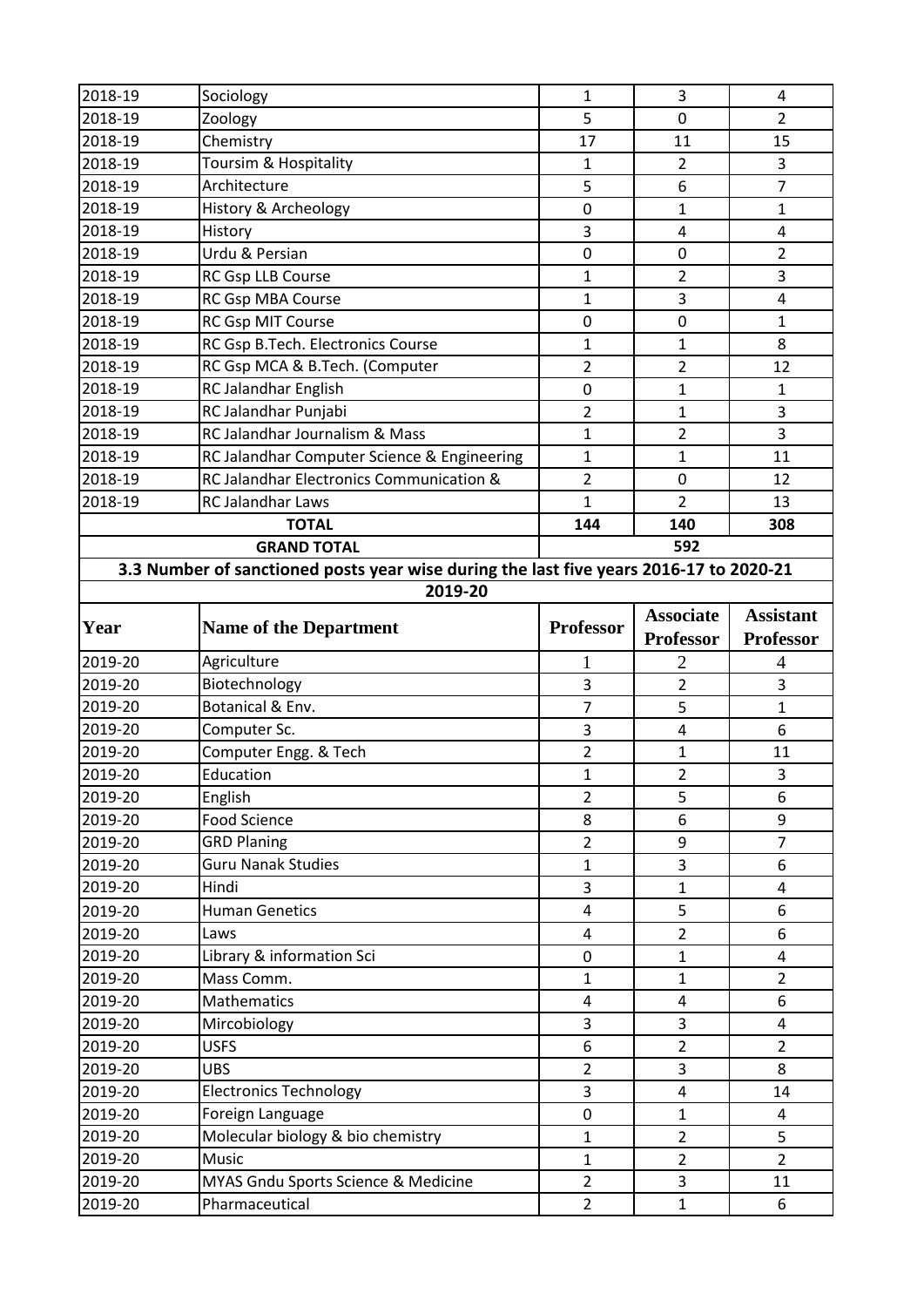| 2019-20 | Physical Education (T)                                                                 | $\overline{2}$   | $\mathbf{1}$                         | 4                                    |  |
|---------|----------------------------------------------------------------------------------------|------------------|--------------------------------------|--------------------------------------|--|
| 2019-20 | Physics                                                                                | 11               | 6                                    | 12                                   |  |
| 2019-20 | Mechanical Engg.                                                                       | 1                | $\overline{2}$                       | 3                                    |  |
| 2019-20 | <b>School of Social Science</b>                                                        | 0                | $\overline{2}$                       | 3                                    |  |
| 2019-20 | <b>Political Science</b>                                                               | $\mathbf{1}$     | $\mathbf{1}$                         | 5                                    |  |
| 2019-20 | Psychology                                                                             | 3                | 3                                    | $\overline{2}$                       |  |
| 2019-20 | Punjab School of Economics                                                             | 5                | 5                                    | 9                                    |  |
| 2019-20 | Sanskrit                                                                               | $\overline{2}$   | 1                                    | $\overline{2}$                       |  |
| 2019-20 | School of Punjabi Studies                                                              | $\overline{2}$   | 6                                    | 13                                   |  |
| 2019-20 | Physiotherapy                                                                          | $\mathbf{1}$     | $\mathbf 0$                          | $\overline{2}$                       |  |
| 2019-20 | Sociology                                                                              | $\mathbf{1}$     | 3                                    | 4                                    |  |
| 2019-20 | Zoology                                                                                | 5                | $\pmb{0}$                            | $\overline{2}$                       |  |
| 2019-20 | <b>Civil Engineering</b>                                                               | $\mathbf{1}$     | $\overline{2}$                       | 3                                    |  |
| 2019-20 | Chemistry                                                                              | 17               | 11                                   | 15                                   |  |
| 2019-20 | Toursim & Hospitality                                                                  | 1                | 2                                    | 3                                    |  |
| 2019-20 | Architecture                                                                           | 5                | 6                                    | 7                                    |  |
| 2019-20 | History & Archeology                                                                   | 0                | $\mathbf 1$                          | $\mathbf 1$                          |  |
| 2019-20 | History                                                                                | $\overline{2}$   | $\overline{4}$                       | 5                                    |  |
| 2019-20 | Urdu & Persian                                                                         | 0                | 0                                    | $\overline{2}$                       |  |
| 2019-20 | RC Gsp LLB Course                                                                      | $\mathbf{1}$     | $\overline{2}$                       | 3                                    |  |
| 2019-20 | RC Gsp MBA Course                                                                      | $\overline{2}$   | $\overline{4}$                       | 2                                    |  |
| 2019-20 | RC Gsp MIT Course                                                                      | 0                | 0                                    | 1                                    |  |
| 2019-20 | RC Gsp B.Tech. Electronics Course                                                      | $\mathbf{1}$     | $\mathbf 1$                          | 8                                    |  |
| 2019-20 | RC Gsp MCA & B.Tech. (Computer                                                         | $\overline{2}$   | $\overline{2}$                       | 12                                   |  |
| 2019-20 | RC Jalandhar English                                                                   | 0                | 1                                    | 1                                    |  |
| 2019-20 | RC Jalandhar Punjabi                                                                   | $\mathbf{1}$     | 1                                    | $\overline{4}$                       |  |
| 2019-20 | RC Jalandhar Journalism & Mass                                                         | $\mathbf{1}$     | $\overline{2}$                       | 3                                    |  |
| 2019-20 | RC Jalandhar Computer Science & Engineering                                            | $\mathbf{1}$     | $\mathbf{1}$                         | 11                                   |  |
| 2019-20 | RC Jalandhar Electronics Communication &                                               | $\mathbf{1}$     | $\mathbf{1}$                         | 12                                   |  |
| 2019-20 | RC Jalandhar Laws                                                                      | 1                | $\overline{2}$                       | 13                                   |  |
|         | <b>TOTAL</b>                                                                           | 137              | 147                                  | 307                                  |  |
|         | <b>GRAND TOTAL</b>                                                                     | 591              |                                      |                                      |  |
|         | 3.3 Number of sanctioned posts year wise during the last five years 2016-17 to 2020-21 |                  |                                      |                                      |  |
| 2020-21 |                                                                                        |                  |                                      |                                      |  |
| Year    | <b>Name of the Department</b>                                                          | <b>Professor</b> | <b>Associate</b><br><b>Professor</b> | <b>Assistant</b><br><b>Professor</b> |  |
| 2020-21 | Agriculture                                                                            | 1                | $\overline{2}$                       | $\overline{4}$                       |  |
| 2020-21 | Biotechnology                                                                          | 3                | $\overline{2}$                       | 3                                    |  |
| 2020-21 | Botanical & Env.                                                                       | 7                | 4                                    | $\overline{2}$                       |  |
| 2020-21 | Computer Sc.                                                                           | 3                | 4                                    | 6                                    |  |
| 2020-21 | Computer Engg. & Tech                                                                  | $\overline{2}$   | $\mathbf{1}$                         | 11                                   |  |
| 2020-21 | Education                                                                              | $\mathbf{1}$     | $\overline{2}$                       | 3                                    |  |
| 2020-21 | English                                                                                | $\overline{2}$   | 5                                    | 6                                    |  |
| 2020-21 | <b>Food Science</b>                                                                    | 8                | $\overline{7}$                       | 8                                    |  |
| 2020-21 | <b>GRD Planing</b>                                                                     | $\overline{2}$   | 9                                    | 7                                    |  |
| 2020-21 | <b>Guru Nanak Studies</b>                                                              | 1                | 3                                    | 6                                    |  |
| 2020-21 | Hindi                                                                                  | 3                | $\mathbf{1}$                         | 4                                    |  |
| 2020-21 | <b>Human Genetics</b>                                                                  | 5                | 4                                    | 6                                    |  |
| 2020-21 | Laws                                                                                   | 3                | $\overline{\mathbf{4}}$              | 5                                    |  |
| 2020-21 | Library & information Sci                                                              | 0                | $\mathbf{1}$                         | 4                                    |  |